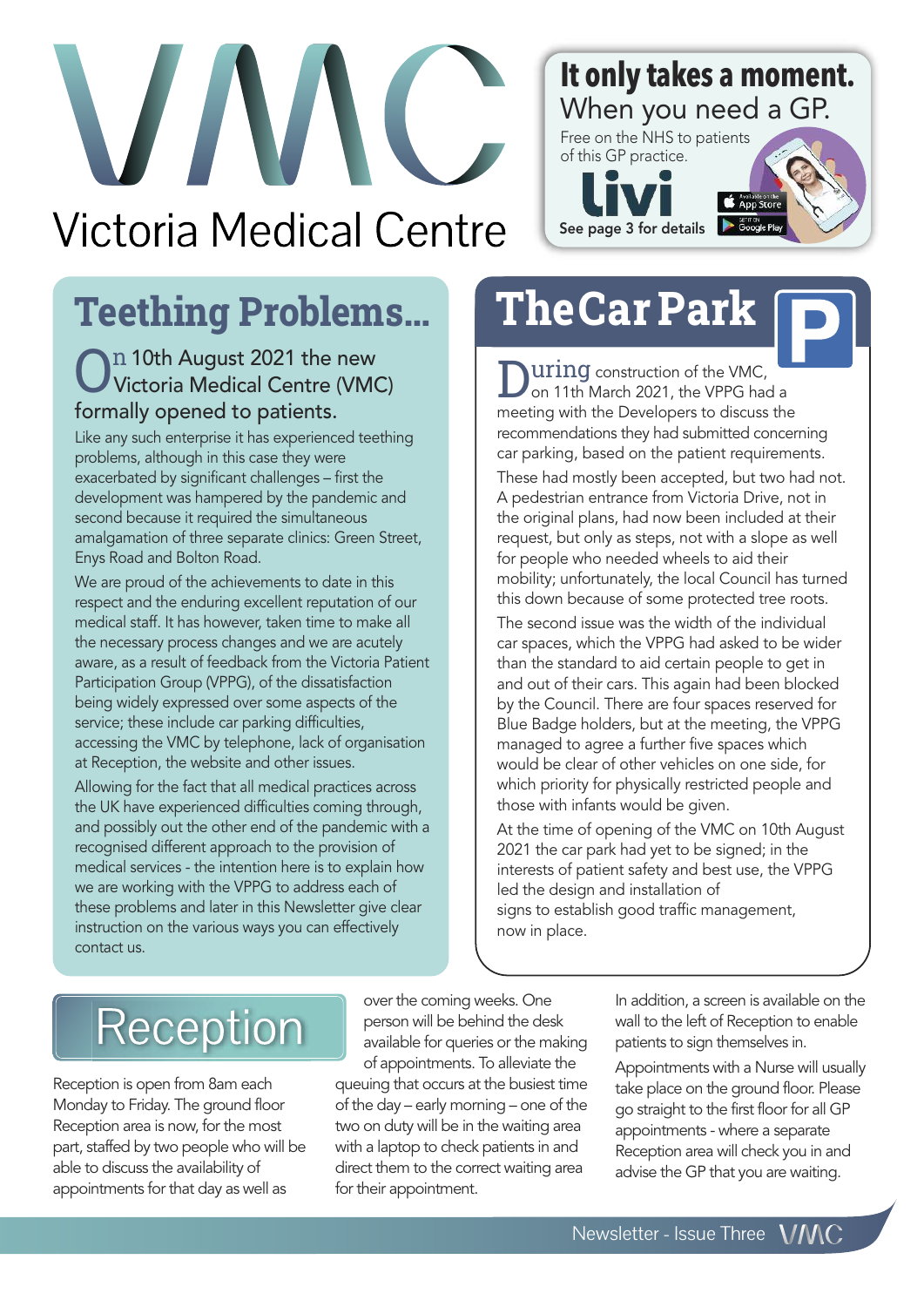# **VMC** Website

#### victoriamedicalcentre.co.uk

The VMC website is now fully functional and should be used for access to all information including online access as detailed below.

The websites for Green Street and Bolton Road are no longer operational. The deletion of the Enys Road website is proving more difficult as it sits with another provider. In the meantime, it is not being updated and should not be used.

## **Correspondence**

At the time of opening in August, the Admin team were coping with all levels of correspondence that came into the VMC – a volume



running at 3,000 plus emails to be dealt with at any one time covering any manner of queries/correspondence that came in for the 13 GPs registered at the VMC, as well as record keeping and covering the telephones. To provide a speedier response and also ensure all queries go straight to the right place to be dealt with, the VMC has recruited a team of PAs whose hours have been aligned to the team of GPs ensuring all their correspondence is identified quickly and dealt with centrally, leaving the balance of queries to be dealt with by the Admin team.

**Telephones** In addition to the above, we have recruited a total of 11 new staff since 6th June 2021 and the actions outlined above have, in turn released the Admin team to focus on telephone answering. Over the last couple of months the monitoring has shown an improvement in the call wait times, it is still not consistent and where we would like it to be which is the commitment of no more than ten minutes. There is a system now in place that triggers all staff to focus on answering telephones when the registered wait time reaches 10 minutes. The graph below shows the pattern through December…



It is inevitable that UK wide initiatives, such as the Covid vaccine programme and, in part, the latest emphasis on boosters, will have an impact on volume calls to any Practice.

# **Flu Clinics**

The flu vaccine this year, is being given at the walk in Vaccine Centre in the Beacon and you should not therefore call for a specific appointment but simply 'walk in', having checked opening times of the Clinics on the website.

Equally, if a patient has an appointment at the VMC, they can receive the flu vaccine during that appointment. Please check the website for up-to-date information on any specific flu clinics.



With reference to the vaccine campaign, we would like to take this opportunity to thank all of the volunteers (many of whom are members of the VPPG or supporters of the VMC) who have helped us to deliver this challenging programme on a daily basis in the Beacon Centre.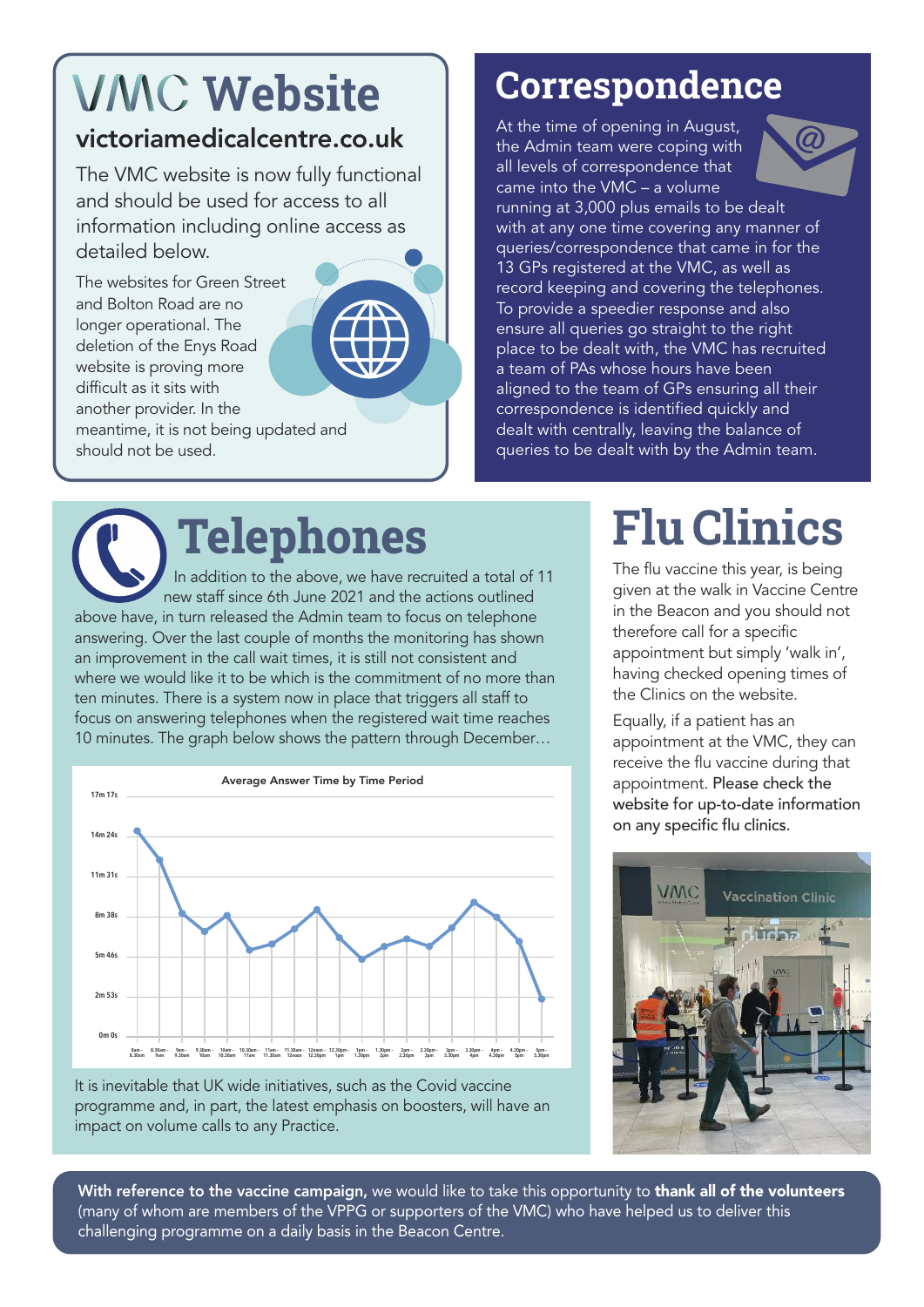## And so to how we can work together to make the systems work from both sides:



**If you have any immediate worrying concerns,** then the first action to take for anyserious urgent medical need is to call 111or999.

# **Appointments**

The first thing we would ask you to do is to consider whether you really need to speak to a GP urgently?

In terms of an appointment with a GP, 'urgent' in this sense means that you feel the need to speak to a GP on that day, or soon after. For that to occur you should use one of the following:

## **Telephone** 01323 407900

The lines are open at 8am and the day starts with appointments available from 8.30am to 5pm daily. If your appointment is not urgent for that day, there is the opportunity for you to book an appointment in the next six weeks. You will be advised at the time whether that appointment will be a telephone consultation – face to face appointment or an alternative. We would like to suggest that you call the VMC after 10am for non- urgent appointments to help spread the volume of calls for that day.

Don't forget that you can access your Covid Pass for 'travel' and 'entry to venue' purposes on the NHS App.



# **Online application**

### Engage Consult



This is a service available to all between the hours of 7am to 11am, enabling you to send admin

queries to the VMC and request a telephone consultation with your GP. Requests for a telephone consultation will be accepted if there are appointments available for you to receive a response that day. If your request is denied it will simply mean that the appointments for that day have been taken and you will need to try again the following morning or telephone the VMC as detailed above.

If you open the website for the Victoria Medical Centre, you will be directed to a main page with menu bars shown listing from Online Consultations to Emergency Information. If you click on 'Online Consultations' you will see the full instructions to download, sign in to and use Engage Consult. Once logged in you can then request help from the surgery.

Having stated that this is a service to all, we fully accept that, for a variety of reasons, some patients may not be able to fully manage an online application. Engage Consult has the facility for one person to sign on behalf of another and Reception will be able to help you register.

## **Patient Access,** the **NHS App** and **LIVI**

These are all free and can be downloaded from the App Store (for Apple) and Google Play (for Android).

Once you are registered and can sign in, a limited number of VMC GP appointments are then available for you to book via Patient Access and the NHS App. It must be stressed that these will, in the first instance be a telephone consultation for the same day or a future date depending on availability. The time given cannot be guaranteed as it depends on the GP programme for that day.

With regard to LIVI, the appointment will be with a remote GP who will have access to your medical records. The actual appointment will be held by the GP

arranging to speak to you by video and they will talk you through the setup for this.

If you have a phone that will allow an App to be downloaded, but you are having difficulty in this respect, then Reception will be happy to assist you with the registration process.